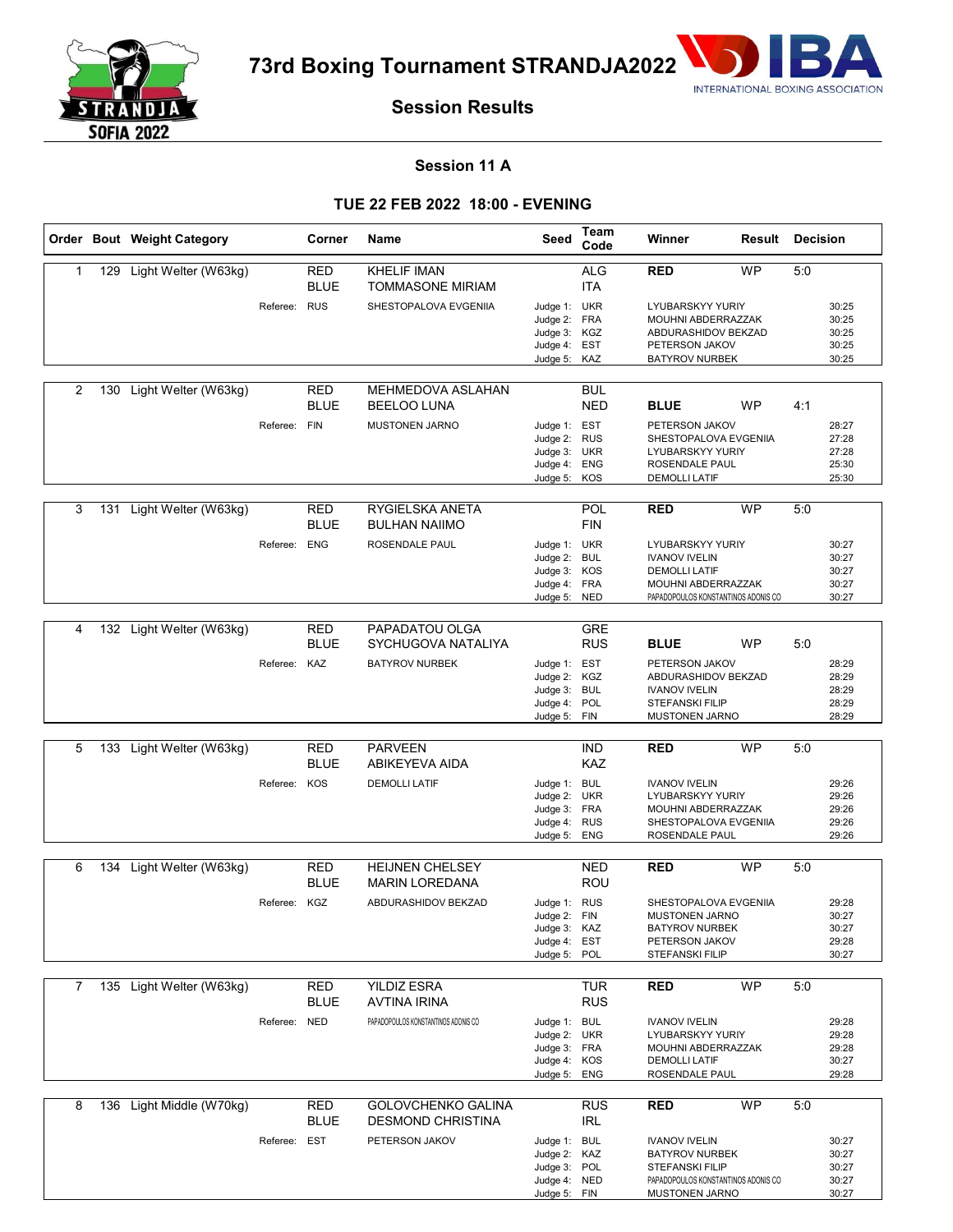

**73rd Boxing Tournament STRANDJA2022**



# **Session Results**

# **Session 11 A**

### **TUE 22 FEB 2022 18:00 - EVENING**

|    |     | Order Bout Weight Category |              | Corner                    | Name                                               | Seed                                                                         | Team<br>Code             | Winner                                                                                                          |            | <b>Result Decision</b>                          |
|----|-----|----------------------------|--------------|---------------------------|----------------------------------------------------|------------------------------------------------------------------------------|--------------------------|-----------------------------------------------------------------------------------------------------------------|------------|-------------------------------------------------|
| 9  |     | 137 Light Middle (W70kg)   |              | <b>RED</b><br><b>BLUE</b> | <b>GALLE FANNY</b><br>GONZALEZ TUDGE MELISSA NOEMI |                                                                              | <b>FRA</b><br><b>ESP</b> | <b>RED</b>                                                                                                      | <b>WP</b>  | 5:0                                             |
|    |     |                            | Referee: UKR |                           | <b>LYUBARSKYY YURIY</b>                            | Judge 1: ENG<br>Judge 2: KOS<br>Judge 3: KAZ<br>Judge 4: RUS                 |                          | ROSENDALE PAUL<br><b>DEMOLLI LATIF</b><br><b>BATYROV NURBEK</b><br>SHESTOPALOVA EVGENIIA                        |            | 30:27<br>30:27<br>30:27                         |
|    |     |                            |              |                           |                                                    | Judge 5: NED                                                                 |                          | PAPADOPOULOS KONSTANTINOS ADONIS CO                                                                             |            | 30:27<br>30:27                                  |
| 10 |     | 138 Light Middle (W70kg)   |              | RED<br><b>BLUE</b>        | <b>SURMENELI BUSENAZ</b><br>PETROVYCH TETIANA      |                                                                              | TUR<br><b>UKR</b>        | <b>RED</b>                                                                                                      | <b>RSC</b> | R1 2:26                                         |
|    |     |                            | Referee: POL |                           | <b>STEFANSKI FILIP</b>                             | Judge 1: FRA<br>Judge 2: EST<br>Judge 3: KGZ<br>Judge 4: BUL<br>Judge 5: FIN |                          | MOUHNI ABDERRAZZAK<br>PETERSON JAKOV<br>ABDURASHIDOV BEKZAD<br><b>IVANOV IVELIN</b><br>MUSTONEN JARNO           |            |                                                 |
| 11 | 139 | Light Middle (W70kg)       |              | <b>RED</b>                | <b>GEMINI MELISSA</b>                              |                                                                              | <b>ITA</b>               |                                                                                                                 |            |                                                 |
|    |     |                            | Referee:     | <b>BLUE</b><br><b>ENG</b> | CHOUDHARY ARUNDHATI<br>ROSENDALE PAUL              | Judge 1: UKR                                                                 | <b>IND</b>               | <b>BLUE</b><br><b>LYUBARSKYY YURIY</b>                                                                          | <b>WP</b>  | 3:0<br>27:28                                    |
|    |     |                            |              |                           |                                                    | Judge 2: NED<br>Judge 3: KAZ<br>Judge 4: RUS<br>Judge 5: KOS                 |                          | PAPADOPOULOS KONSTANTINOS ADONIS CO<br><b>BATYROV NURBEK</b><br>SHESTOPALOVA EVGENIIA<br><b>DEMOLLI LATIF</b>   |            | 28:28<br>27:29<br>28:28<br>27:29                |
|    |     |                            |              |                           |                                                    |                                                                              |                          |                                                                                                                 |            |                                                 |
| 12 | 140 | Middle (W75kg)             |              | <b>RED</b><br><b>BLUE</b> | CHERNOKOLENKO ANASTASIIA<br>SHAMONOVA ANASTASIIA   |                                                                              | UKR<br><b>RUS</b>        | <b>BLUE</b>                                                                                                     | <b>WP</b>  | 4:1                                             |
|    |     |                            | Referee: KGZ |                           | ABDURASHIDOV BEKZAD                                | Judge 1: FRA<br>Judge 2: POL<br>Judge 3: FIN<br>Judge 4: BUL<br>Judge 5: EST |                          | MOUHNI ABDERRAZZAK<br><b>STEFANSKI FILIP</b><br><b>MUSTONEN JARNO</b><br><b>IVANOV IVELIN</b><br>PETERSON JAKOV |            | 27:29<br>28:28 *<br>28:28 *<br>30:26<br>28:28 * |
|    |     |                            |              |                           |                                                    |                                                                              |                          |                                                                                                                 |            |                                                 |
| 13 | 141 | Middle (W75kg)             |              | <b>RED</b><br><b>BLUE</b> | O'ROURKE AOIFE<br>STAVRIDOU VASILIKI               |                                                                              | <b>IRL</b><br><b>GRE</b> | <b>RED</b>                                                                                                      | <b>RSC</b> | R <sub>2</sub> 0:43                             |
|    |     |                            | Referee: KAZ |                           | <b>BATYROV NURBEK</b>                              | Judge 1: RUS<br>Judge 2: KOS                                                 |                          | SHESTOPALOVA EVGENIIA<br><b>DEMOLLI LATIF</b>                                                                   |            | 10:8<br>10:8                                    |
|    |     |                            |              |                           |                                                    | Judge 3: UKR<br>Judge 4: FRA<br>Judge 5: POL                                 |                          | LYUBARSKYY YURIY<br>MOUHNI ABDERRAZZAK<br><b>STEFANSKI FILIP</b>                                                |            | 10:8<br>10:8<br>10:8                            |
|    |     |                            |              |                           |                                                    |                                                                              |                          |                                                                                                                 |            |                                                 |
| 14 |     | 142 Middle (W75kg)         |              | RED<br><b>BLUE</b>        | <b>MICHEL DAVINA</b><br><b>SAWEETY</b>             |                                                                              | <b>FRA</b><br><b>IND</b> | <b>RED</b>                                                                                                      | <b>WP</b>  | 5:0                                             |
|    |     |                            | Referee: POL |                           | <b>STEFANSKI FILIP</b>                             | Judge 1: BUL<br>Judge 2: EST                                                 |                          | <b>IVANOV IVELIN</b><br>PETERSON JAKOV                                                                          |            | 30:27<br>30:26                                  |
|    |     |                            |              |                           |                                                    | Judge 3: KAZ                                                                 |                          | <b>BATYROV NURBEK</b>                                                                                           |            | 30:27                                           |
|    |     |                            |              |                           |                                                    | Judge 4: KGZ<br>Judge 5: FIN                                                 |                          | ABDURASHIDOV BEKZAD<br>MUSTONEN JARNO                                                                           |            | 30:27<br>30:27                                  |
| 15 |     | 143 Light Heavy (W81kg)    |              | <b>RED</b>                | <b>IVANOVA ANNA</b>                                |                                                                              | <b>RUS</b>               | <b>RED</b>                                                                                                      | <b>RSC</b> | R1 2:32                                         |
|    |     |                            |              | <b>BLUE</b>               | ANGEL HEPSEBA                                      |                                                                              | CAY                      |                                                                                                                 |            |                                                 |
|    |     |                            | Referee: FRA |                           | MOUHNI ABDERRAZZAK                                 | Judge 1: UKR<br>Judge 2: NED                                                 |                          | LYUBARSKYY YURIY<br>PAPADOPOULOS KONSTANTINOS ADONIS CO                                                         |            |                                                 |
|    |     |                            |              |                           |                                                    | Judge 3: KAZ<br>Judge 4: KOS<br>Judge 5: ENG                                 |                          | <b>BATYROV NURBEK</b><br><b>DEMOLLI LATIF</b><br>ROSENDALE PAUL                                                 |            |                                                 |
|    |     |                            |              |                           |                                                    |                                                                              |                          |                                                                                                                 |            |                                                 |
| 16 | 144 | Light Heavy (W81kg)        |              | <b>RED</b><br><b>BLUE</b> | MEDENOVA SALTANAT<br><b>SCHONBERGER IRINA</b>      |                                                                              | <b>RUS</b><br><b>GER</b> | <b>RED</b>                                                                                                      | <b>RSC</b> | R3 1:58                                         |
|    |     |                            | Referee: FIN |                           | <b>MUSTONEN JARNO</b>                              | Judge 1: POL<br>Judge 2: KGZ<br>Judge 3: EST<br>Judge 4: BUL                 |                          | <b>STEFANSKI FILIP</b><br>ABDURASHIDOV BEKZAD<br>PETERSON JAKOV<br><b>IVANOV IVELIN</b>                         |            | 20:17<br>20:17<br>20:18<br>20:18                |
|    |     |                            |              |                           |                                                    | Judge 5: FRA                                                                 |                          | MOUHNI ABDERRAZZAK                                                                                              |            | 20:16                                           |